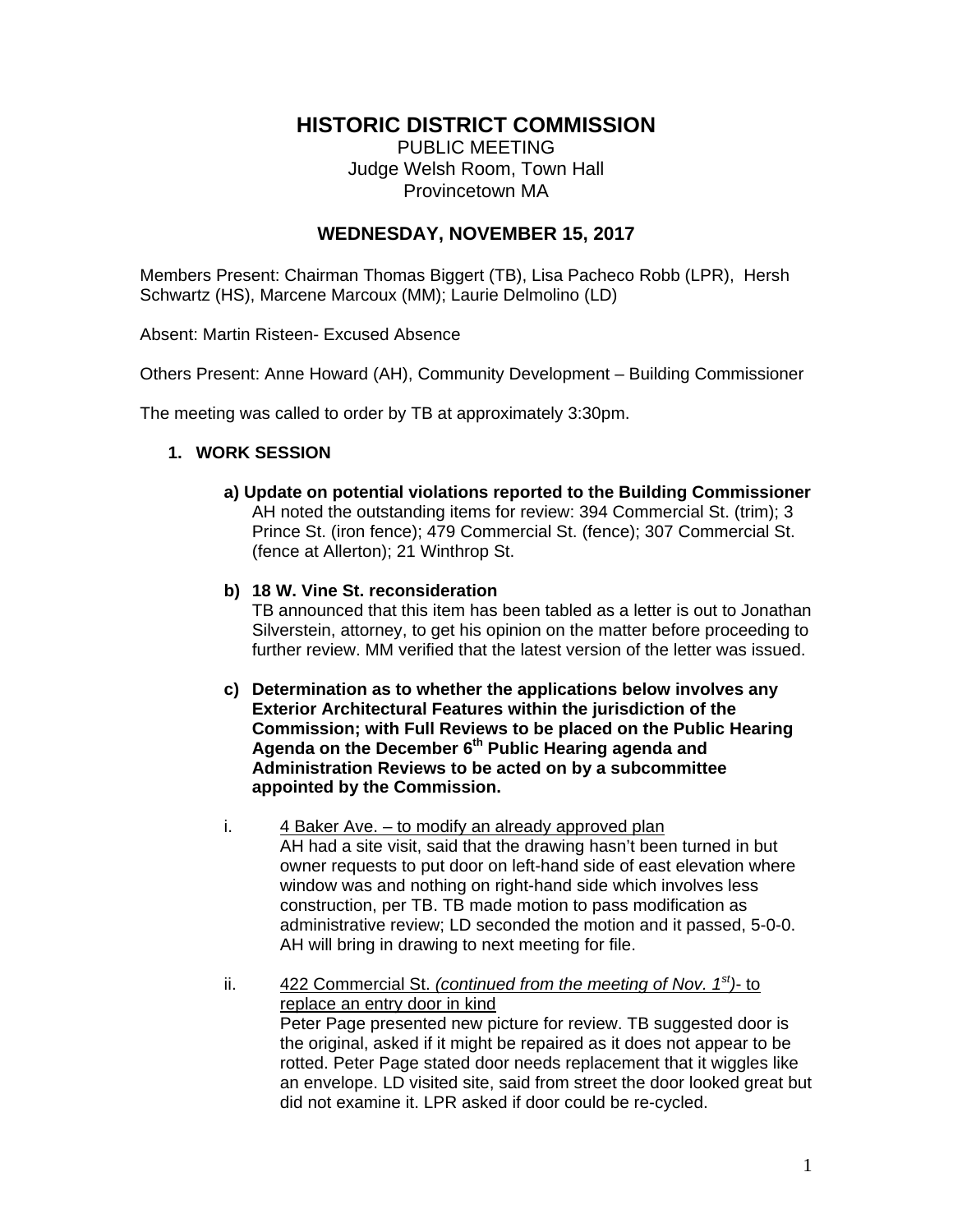MM recommended replacement door be closer to original. TB made a motion to table the decision until a site review can be made at end of today's meeting. MM seconded the motion and it passed, 5-0-0.

iii. 396 Commercial St. *(continued from the meeting of Nov. 1st)* – To remove and replace a deck Deborah Paine, builder, presented on behalf of owner, John Derian, materials provided for review. Deborah Paine said they need to replace rotting deck with mahogany, classic wood balustrade in kind, and restore columns, as they're one of a kind. TB remarked on the excellent restoration on the property thus far, made motion to accept as presented for administrative review; MM seconded the motion and it passed, 5-0-0.

- iv. 665 Commercial St. To re-side and replace a door in kind MM remarked per materials under review that door should be wood and that vinyl siding replacement passes as it's been there for 25 years. TB made a motion to accept as presented with condition that door be wood; MM seconded the motion and it passed, 5-0-0.
- v. 27 Court St. To remove and replace a concrete block wall with a wood picket fence David Gurtin presented, said he was here today because the DPW hit their wall; that the wall has been hit several times. MM asked for height of present fence; David Gurtin guessed it was about 32-38" and new fence would match that aspect. TB made motion to accept for administrative review, as presented; MM seconded the motion and it passed, 5-0-0.
- vi. 104 Commercial St. To remove and replace trim TB made motion to accept for administrative review as presented; MM seconded the motion and it passed, 5-0-0.
- vii. 54 Bradford St., #3-2 To replace a door in kind MM asked AH if current door is fiber-glass; AH unsure. TB made motion to accept for administrative review as presented as long as replacement is in kind; wood-for-wood, or fiber-glass for fiber-glass. MM seconded the motion and it passed, 5-0-0.
- viii. 377 Commercial St. To replace trim Steven Ryan presented specified areas to be replaced; that clapboard would be replaced with cement-board. LD added that cement-board is generally used as fire-preventative when properties are in close proximity; suggested that a wood-looking product Boral, would be a better match. TB made a motion to accept as administrative review with the condition that Boral or clapboard, and not cement-board, is used in replacement. MM seconded the motion and it passed, 5-0-0.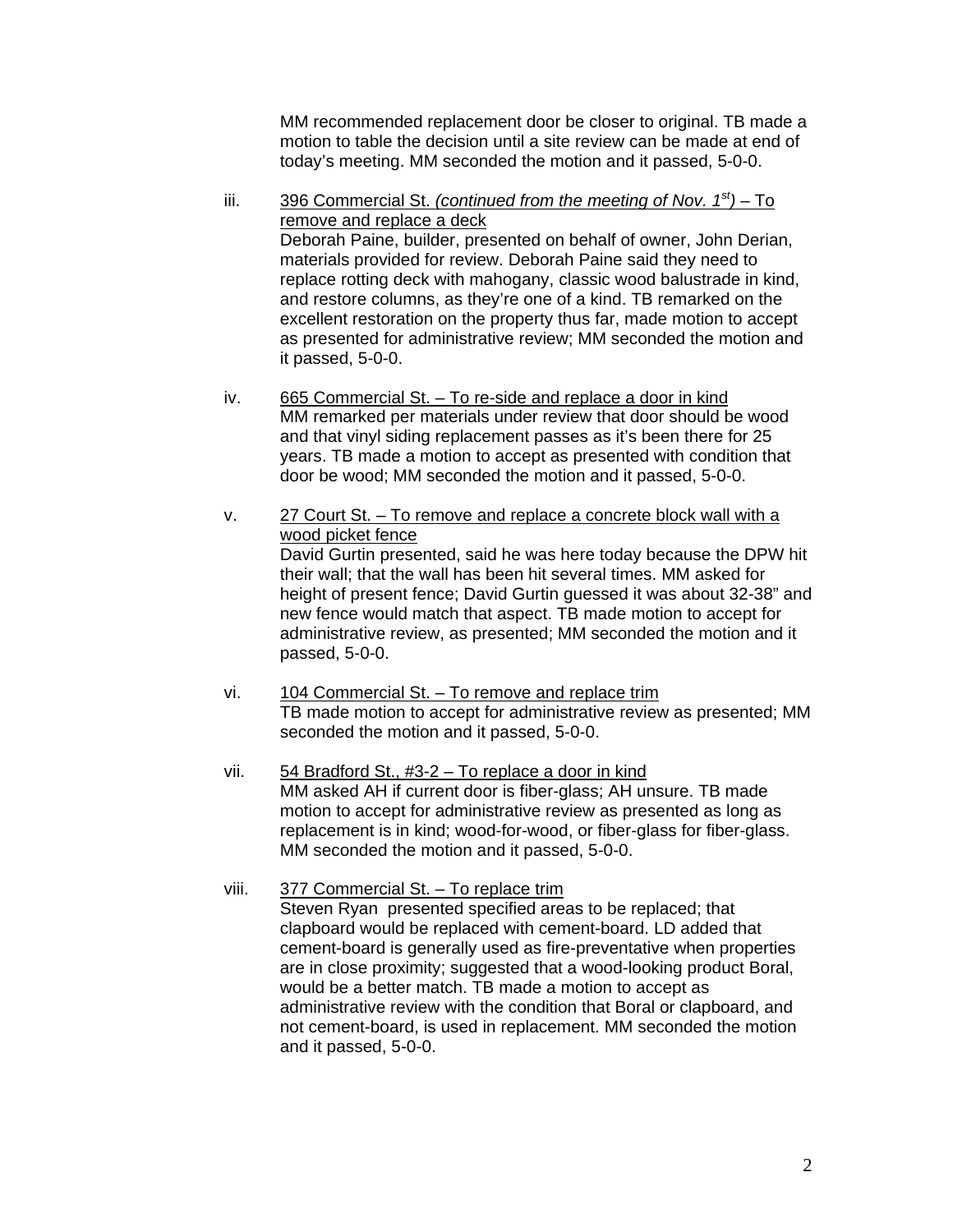- ix. 5 Dyer St. To add and re-configure windows on a dormer and replace a kitchen window MM recommended item for full review. TB made a motion to table the request for full review; LD seconded the motion and it passed 5-0-0.
- x. 509 Commercial St. To raise a building pursuant to FEMA regulations, replace a deck on the south elevation and construct a stairway on the west elevation TB said he was concerned about the proposed elevation of 9' and made a motion to accept request as a full review. MM seconded the motion and it passed, 5-0-0.
- xi. 43 Commercial St. To remove and replace an existing fence MM clarified with AH that the fence is actually a deck with guard rails. TB made a motion to table item for a full review, based on the needs for a railing; MM seconded the motion and it passed, 5-0-0.
- xii. 315A Commercial St. To restore a fire-damaged structure, including a second floor dwelling unit, and to add a roof structure for a second floor seating area, a new restaurant/bar area and egress decks and stairs on the east elevation The Surf Club. AH pointed out that the plans submitted are identical to the ones from 2006. TB said he felt the re-vamp offered the possibility of exciting new life on the waterfront; made the motion to accept the request for full review. MM seconded the motion and it passed, 5-0-0.
- xiii. 175 Commercial St. To modify a roof to enclose duct work AH reported there was no paperwork. TB made the motion for the item to be continued at next HDC meeting on Dec.  $6<sup>th</sup>$ ; MM seconded the motion and it passed, 5-0-0.

# **d) Review and approval of Minutes:**

TB made a motion to review and approve the meeting minutes as listed; LD seconded the motion and it passed, 5-0-0.

**2. PUBLIC COMMENTS:** On any matter not on the agenda below

# **a) 16 Prince Street**

Mark Kinnane from Cape Associates representing Chris Sampo presented new drawings based on the building department denying windows to be installed per previous drafts with fenestration on the 2<sup>nd</sup> floor as it is too close to the property line. TB clarified that there will still be a one-foot recess that wasn't there before. LPR clarified that the north elevation is what has shifted with changes. TB made a motion to accept the modification as presented; MM seconded the motion and it passed, 5-0-0.

# **b) 34A Pearl St.**

Jeff Mulliken owner, presented a short review: contractors have removed newer section of house and are currently excavating and pouring the new foundation; the 1850 section of the building has been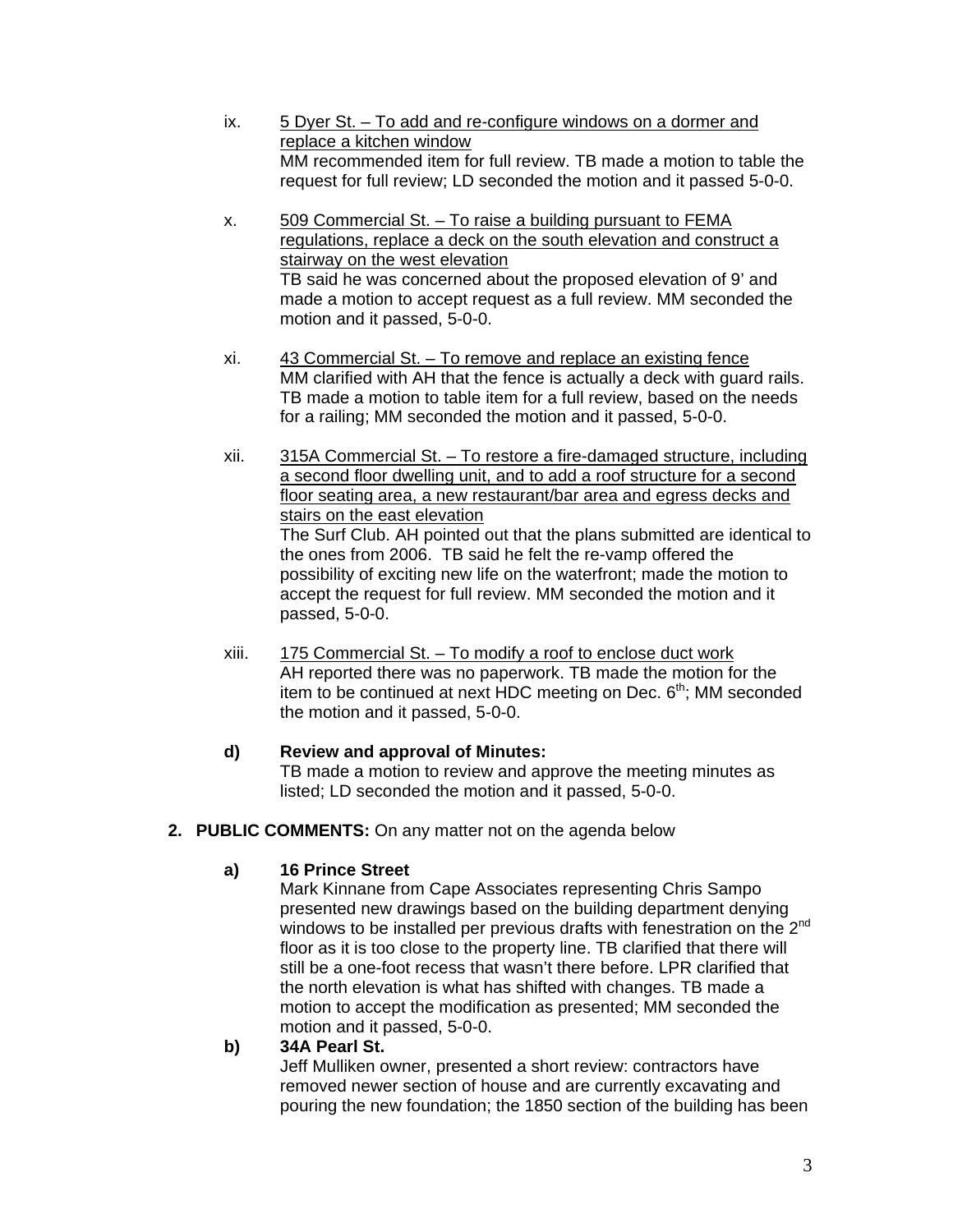left intact and was lifted to insert a required crawl-space at which point it was learned that the entire first floor framing system is ineffective, joists and seals are rotted or broken. Based on scant integrity of original structure, Jeff Mulliken proposed to detach the walls separately and build a crawl-space and secure the floor deck, then reintegrate these features into the structure rather than create a new structure as there is nothing to sister-together. TB read a letter from engineer, Michele Cudilo, P.E. Consulting Structural Engineer, Centerville, MA, from Nov. 14<sup>th</sup> which verified the owner's claims. AH added that the building department had directed the owner to enlist the contractor's written evaluation of the property's current situation after a site inspection. TB expressed that he felt it was a good solution and made the motion to accept as presented. MM seconded the motion and it passed, 5-0-0.

### **3. PUBLIC HEARINGS: VOTES MAY BE TAKEN**

**c) HDC 18-074** *(continuation from the meeting of November 1st)*  Application by **Town of Provincetown**, requesting to replace a 5' high chain-link fence with an 8' black vinyl chain link fence with black slats and increases its length along the property-line on the property located at **12 Winslow Street.** 

 Dr. Beth Singer, of Provincetown Schools, presented. TB confirmed that all HDC board members present had done a site visit. TB asked if vinyl is still the desired material, Dr. Singer confirmed it was. TB and MM voiced concern that it wasn't their preference, but that there was consistency with the vinyl already in place. TB made the motion to accept as presented;

LPR seconded the motion and it passed, 5-0-0.

 **a) HCD 18-056** *(continued from the meeting of November 1st)*  Application by **Don DiRocco, of Hammer Architects**, on behalf of **Jay Anderson**, requesting to demolish an existing three-story structure and construct a new two-story structure on the south elevation of the property located at **53 Commercial Street, Rear**.

> TB advised HDC to first discuss the aspect of demolition separately from opinions on design aspect. Don DiRocco and Leif Hamnquist of Hammer Architects, presented.

LD reiterated her initial sentient that demolition in this case was warranted under the extraordinary circumstances as stated in the bylaws, as read by MM, and owing that the structure is a 1970's building with little historic value that would have to be elevated 5'.

MM voiced against demolition, expressing that the structure is part of the historic district and in its odd way, still part of our architecture. HS concurred with MM; LPR echoed LD's vote for demolition noting the building is less than 50 years old.

TB said he could see both sides, but feels it's a shame to tear down any building out of respect; asked where all the materials go after the building is torn down, referencing Provincetown's "green" imperative.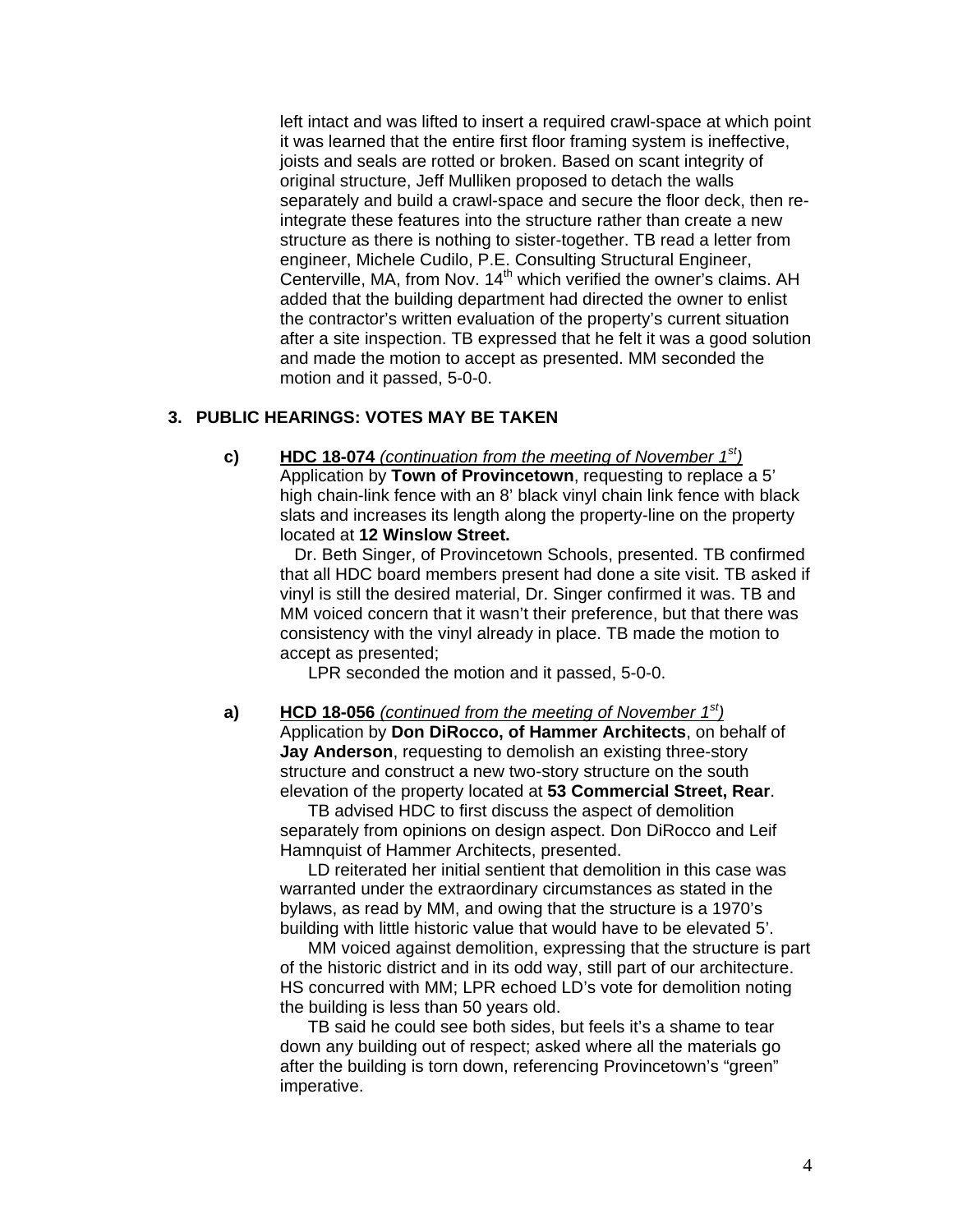Don DiRocco detailed the various ways renovation would involve extensive demolition in any event.

Mark Kinnane took to the mic to add support to the applicant's request for demolition, explaining that in a renovation all the siding and windows would have to be eliminated as well as the roof and all exterior shingling, meaning you'd have preserved four walls of 2x4's but not the building. In terms of recycling of materials, he said the doors and windows would be offered up for free or taken to Habitat for Humanity and anything else taken to Daniel's Dumpster where the sheetrock is ground up for re-use, glass separated and appliances resold where applicable.

MM mentioned that a renovation design would also entail the applicant's adherence to FEMA regulations in a review process. LD asked the feasibility of moving the building out of zone to another location. Don DiRocco said that could be an option. Mark Kinnane said it would come at a huge cost.

LD made a motion to allow the demolition of the building at 53 Commercial St. LPR seconded the motion and it failed, 2-3-0; LD, LPR in favor; TB, MM, HS opposed.

 Don DiRocco requested another option for renovation by using the original four walls and made note of design changes from Nov. 1<sup>st</sup> meeting: The tower has been modified; the flat roof is now a 3-pitch roof, shortened about a foot; shorter, clouted windows; large plateglass window has been broken up into a number of smaller windows; new building is on a proposed 58' footprint, down from 84' wide.

MM expressed the need to see the current building with the refurbished designs as opposed to the current designs that are based on demolition which has been denied. TB and MM wanted to make sure that the new proposal was not actually a demolition.

Don DiRocco said the applicant is planning to live in the new building, not selling homes from the property and mentioned that the new structure will prove more historically compatible, sensitive to the neighborhood and that if approval is not won by Jan.  $1<sup>st</sup>$  the elevation will raise to 6' for the existing condition.

TB made a motion to continue the decision at the December  $6<sup>th</sup>$ meeting; MM seconded the motion and it passed, 5-0-0.

TB made the motion to accept a time-waiver on the item request; MM seconded the motion and it passed, 5-0-0. Applicant signed a time-waiver agreement.

#### **b) HDC 18-072**

Application by **Joaquin Wheeler**, on behalf of **Barbara Reynolds**, requesting to remove and replace an existing roof and install a skylight on the structure located at **462 Commercial Street**.

The contractor distributed specs, but didn't have dimensions of skylight, offered to make a call and return with more information. Upon presenter's return, the proposed skylight's dimensions were revealed as 30 +  $\frac{1}{2}$ " by 46 +  $\frac{1}{4}$ ". HDC determined the proposal too large in scope, requested smaller dimensions; TB suggested 2x3. Applicant said he would return with new sizes at the Dec.  $6<sup>th</sup>$ meeting.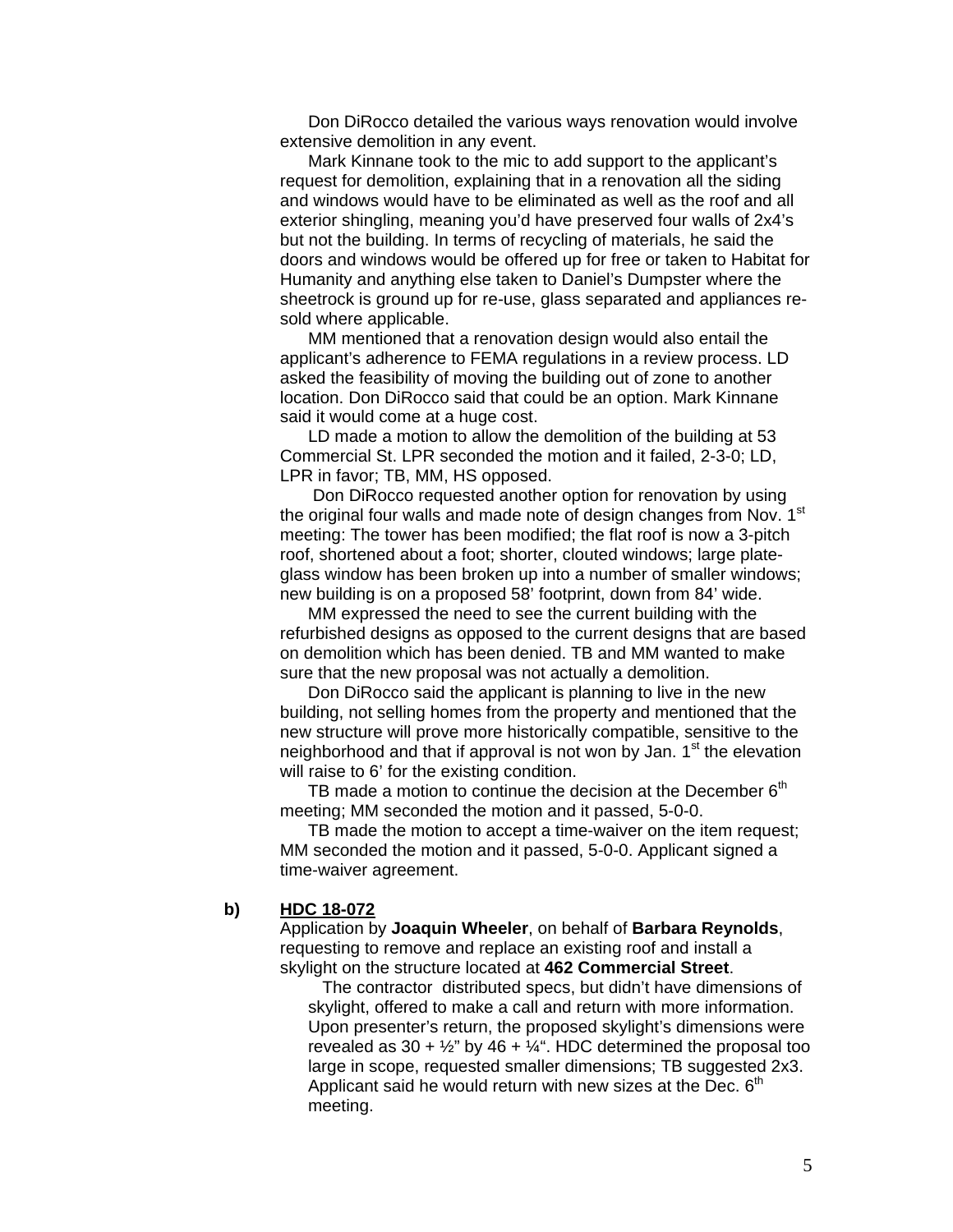TB made motion to approve re-roofing as in-kind; MM seconded the motion and it passed, 5-0-0.

TB motioned to continue skylight decision at Dec.  $6<sup>th</sup>$  meeting; LD seconded the motion and it passed, 5-0-0.

## **d) HDC 18-075**

Application by **Paul Kelly** requesting to install a 6' privacy fence with a gate on the property located at **22 Brewster Street**.

 Paul Kelly of Manitou Architects presented, said he couldn't find a fence set-back amendment in the bylaws. LPR verified that the subject in question can be found in the "policy" section. Paul Kelly asked why he needed a hearing if the fence was to be set back 35'; TB responded that it is because it is visible from the street and gives abutters an opportunity to weigh in. No abutters or comments.

 TB read a letter from neighbor, Cynthia and Barry Peskin of 11 Brewster Street, asking if the proposed fence would run the perimeter and cut views, suggested a 3' fence would not so diminish green views.

 TB made a motion to accept as presented; MM seconded the motion and it passed, 5-0-0.

 **e) HDC 18-077** *(continued from the meeting of November 1st)* 

Application by **Paul Kelly, of Manitou Architects**, on behalf of **Blue Shutters Nominee Trust**, requesting to replace exterior cladding and trim on the west and south elevations, replace wood trim and wood railings in kind, replace wood doors, wood windows and fixed shutters and install an exterior spiral staircase connecting the second and upper level decks on the structure at the property located at **109 Commercial Street**.

Paul Kelly & Ed Dusak presented blueprints.

 Ed Dusek reported that the design has been revamped per the small window on the left elevation which is now on the east-side, not visible from the street; pointed out that the  $3<sup>rd</sup>$  floor studio belongs to working artist, Eleanor Score, who needs frequent access which is the prime criteria they used in their proposal; added that options or alternatives would require doubling the area size which would then be visible from the north elevation and Commercial St. and also raise the need for two different kinds of dormers, eliminate one of the bedrooms and raise overall costs.

 Ed Dusak said the owner was under pressure from new FEMA regs to raise the elevation, adding to the scope of replacement. Alternatives, such an electric lift is non-feasible due to potential for power outage; a life/death issue. Current design would not be visible from beach even at high tide, except through porch.

 Abby O'Hara, abutter, spoke of making contact with Manitou Architects between HDC meetings; referred to plans that showed the whole roof becoming a deck; concerned that somebody in the future could opt to make that  $2<sup>nd</sup>$  floor roof their primary deck, which would then be 3' from O'Hara's bedroom window; seeks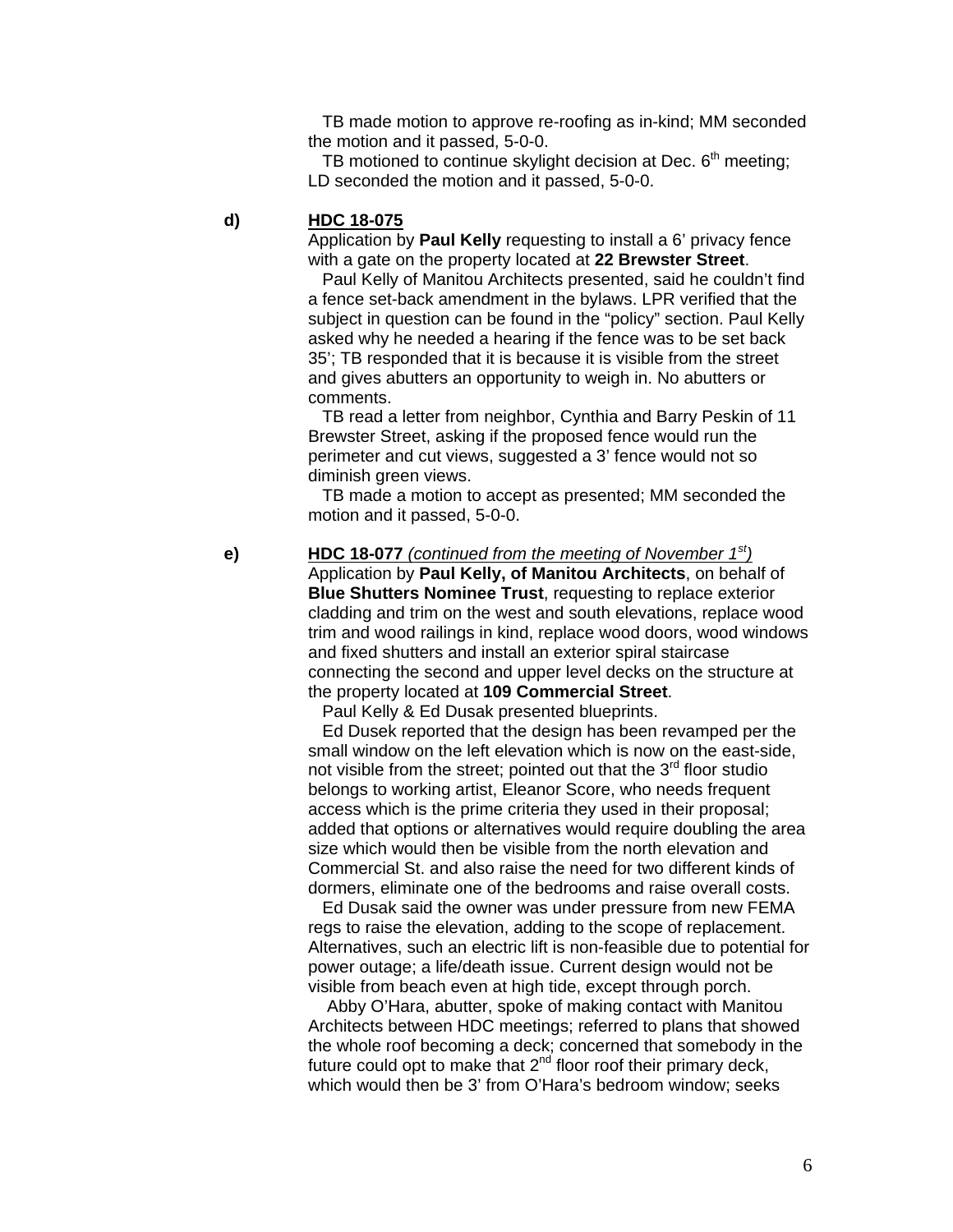conformation that 2<sup>nd</sup> floor deck will only expand to accommodate spiral stairs for studio access. Paul Kelly confirmed.

 Ed Dusak added that it is a requirement from the owner's insurance agent that access to that roof is forbidden. Abby O'Hara requested to retain the privacy screen on the 2<sup>nd</sup> floor and reconfirm that neighboring bathroom windows would not be aligned in re-design. Ed Dusak confirmed on both.

 LPR asked if a 4' spiral meets code. AH confirmed 27" when post is taken out. LPR reiterated her disapproval of a spiral staircase, citing weather concerns. HS said she doesn't care for spiral stair cases in general but doesn't see anything that will work as an alternative. MM said she is okay with plans as presented, that alternatives would make situation worse. LD agreed, feeling that applicant had exhausted alternatives and mentioned that other spiral stairs have been approved in the historic district. TB pointed to the need for safe passage to studio access.

 TB made a motion to approve as presented; LD seconded the motion and it passed, 4-1-0.; TB, LD, HS, MM in favor; LPR, opposed.

#### **f) HDC 18-078** *(continued from meeting of Nov. 1st)*

Application by **Mark Kinnane, of Cape Associates, Inc.**, on behalf of **Barry Peskin**, to demolish and reconstruct on a new foundation at the property located at **11 Brewster Street**.

 Mark Kinnane presented, agreed that demolition is pretty much off the table; will remodel front section, tear down and replace rear section; put grill patterns on some windows instead of one over one, add door overhangs on driveway side; option to keep chimney visible only from above the roof.

 TB read a letter from Jeff Overby, abutter, who agreed owner should be allowed to make needed repairs as property has fallen into disarray, but noted the front is from 1850's and is historically significant, as are fireplaces, chimneys; questioned need for proposed height to scale 10% over neighboring properties; sliding doors visible from street are not historically relevant; concerned about septic system being dug up over summer and cherry tree to be uprooted.

 HS said she would like to have chimney retained. AH verified date of current revisions. TB felt it was an odd design, difficult to locate the front and back of the building; did not appreciate north elevation with sliding doors and 9 windows. Mark Kinnane clarified confusion in blueprints; explained new fenestration will include grills and over-hangs, maintained gambrel, said owner is open to any grill pattern on new windows that is deemed acceptable.

 TB suggested the new building is incompatible with the town, resembled three townhouses in an apartment complex, which Mark Kinnane confirmed is what it is.

 LD requested symmetry with new windows. TB suggested new roof be pitch rather than a gambrel on a gambrel; feels south elevation is more appropriate, suggested changing gambrel roof to pitched roof. LPR asked if a new pitched roof would change the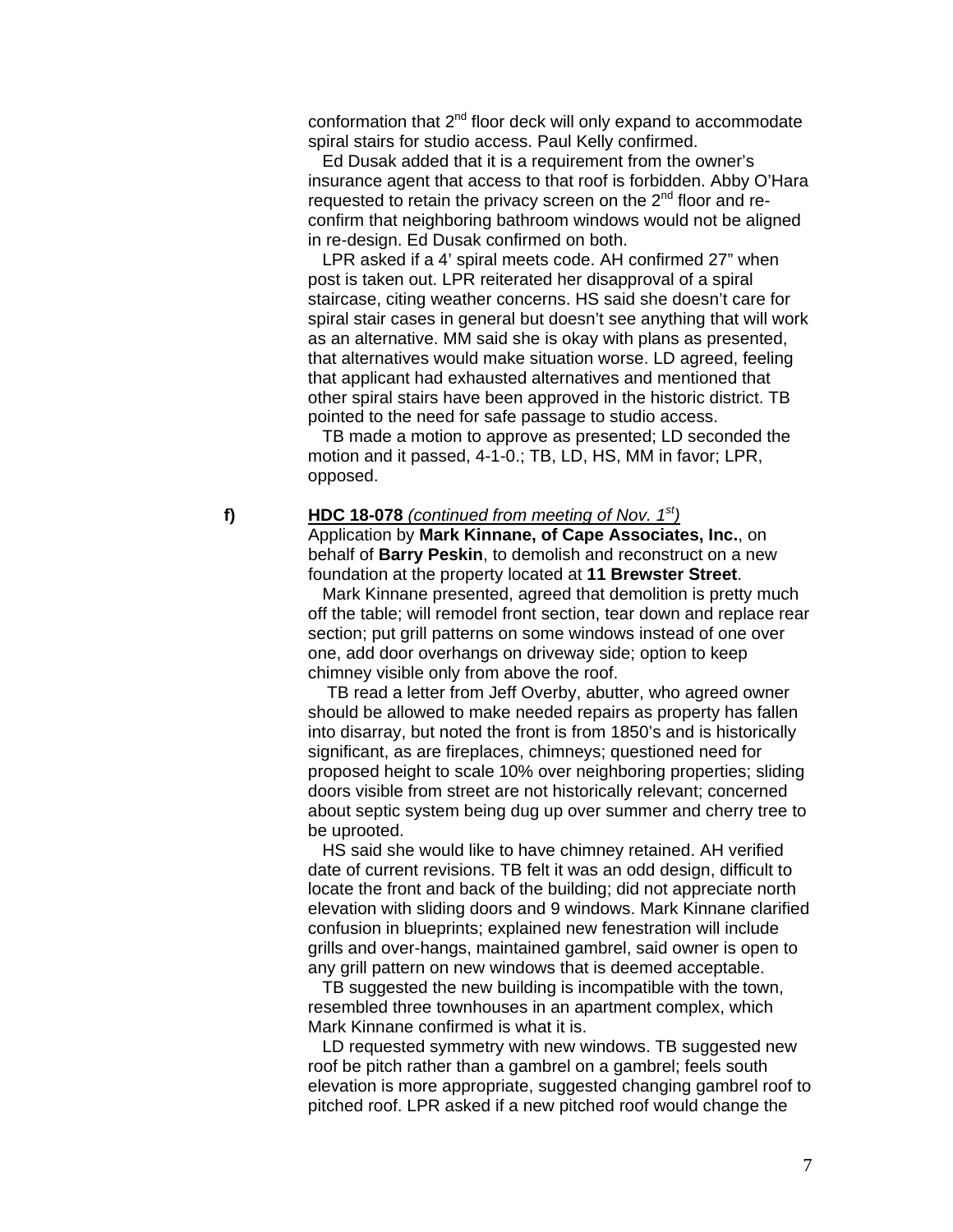street façade. Mark Kinnane said it would not if dormer continued to the end. MM suggested earlier plans are better.

 Paul Kelly asked if existing gambrel roof was to be removed and re-pitched, citing historical significance of 2<sup>nd</sup> floor dormers as former school or dance studio that give the building its distinctive look. HDC concurred.

 TB made a motion to continue decision with re-vamped blueprints at Dec.  $6<sup>th</sup>$  meeting; MM seconded the motion and it passed, 5-0-0. TB made a motion for a time-waiver for HDC 18- 078. LD seconded the motion and it passed, 5-0-0. Mark Kinnane signed the time-waiver.

LPR left meeting at 5:52 pm.

## **g) HDC 18-082**

Application by **Peg Burgess**, requesting to install a stair-lift on the west elevation of the structure located at **423 Commercial Street**.

 AH stated that no one was available to present, applicant is in hospital. HDC reviewed materials including photographs.

 TB read a letter from John DeMatteis, next-door neighbor who was also present, in support of request, alleging Peg Burgess' physical limits would be assisted by equipment. TB made a motion to accept as presented, HS seconded the motion and it passed, 4- 0-0.

 **h) HDC 18-090** 

Application by **Richard Silva** requesting to install three skylights on the north elevation of the structure at **22 Alden Street, #3.**

 Richard Silva presented request to allow for more natural light; As living room is longer than kitchen, Silva, the owner, seeks symmetry with those two features; one in the kitchen would be wider but the same length and he is amenable to smaller sizes.

No public comments/letters.

 LD noted the norm is to allow for two skylights, sought clarification of placement. Richard Silva offered that the materials to be used are high-energy efficient windows with solar blinds.

 MM recommended having all three skylights the same, as precedent dictates, but favors restricting to two skylights; LD & TB concurred. TB asks if skylights can be placed on the south side, but Richard Silva said he is hoping to make a dormer on that side to match the one that already exists.

 TB made a motion to allow two skylights on north elevation, 21 +  $\frac{1}{2}$ " x 38 + 1/8"; LD seconded the motion, and it passed, 4-0-0.

# **4. Deliberations on Pending Decisions: VOTES MAY BE TAKEN**

TB proposed to schedule a business meeting to complete decisions and approve minutes. Wed., Nov.  $29<sup>th</sup>$  at 3:30pm was decided upon and all agreed to the meeting.

TB, LD, & HS left for sight-visit to 422 Commercial at 6:05 pm, returned at 6:30pm. MM discussed minutes with Jody O'Neil.